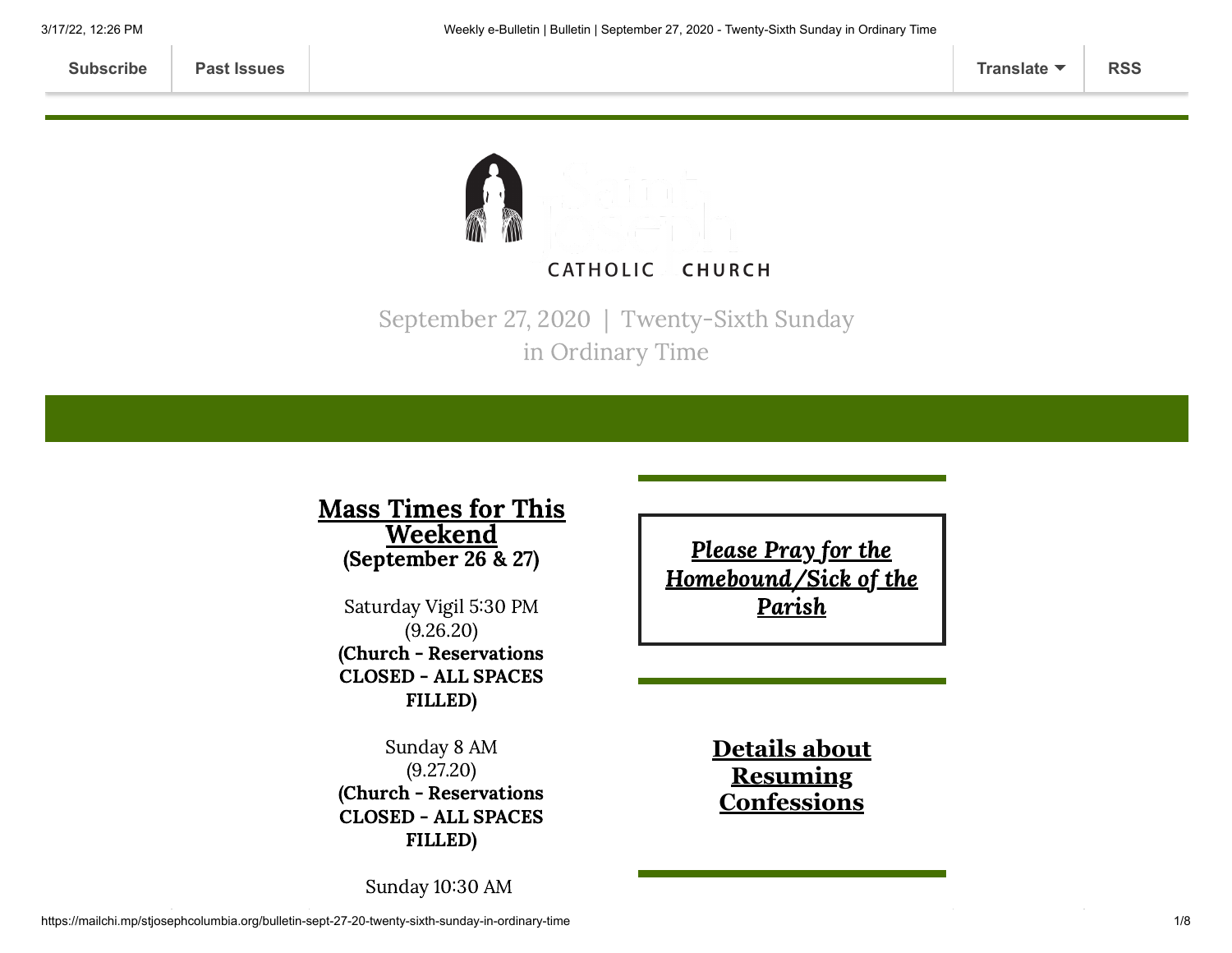Broadcast 90.9 FM. Not open to parishioners.

Sunday 12:15 PM (Gym - No reservation required)

Daily Mass T-F at 7:30 AM (Church - No reservation required)

Daily Mass T-F at 12:00 PM Live Streaming Facebook/YouTube. Not open to parishioners.

| <b>Order of Worship - Twenty-</b><br>Sixth Sunday in Ordinary |  |
|---------------------------------------------------------------|--|
| <b>Time</b>                                                   |  |
|                                                               |  |
|                                                               |  |

Reservation Schedule for Next Weekend's Masses (October 3/4)

> Online AND Phone Reservations OPEN on 9.28.20 at 8:30 AM



# **Join Us for Eucharistic Adoration on Tuesdays**

**Click Here for the Signup [Schedule](https://www.signupgenius.com/go/60b0c4faea822a7fa7-eucharistic)**



Last year, several students were recognized for outstanding achievement at the school level in the Zaner-Bloser 2019-2020 National Handwriting Contest. We have recently been informed, and are pleased to recognize, two state gradelevel winners. The winning students received an engraved medallion and their teachers received a small gift as well. Congratulations to Juliet Knoepp and Ferne Mellen for earning this honor!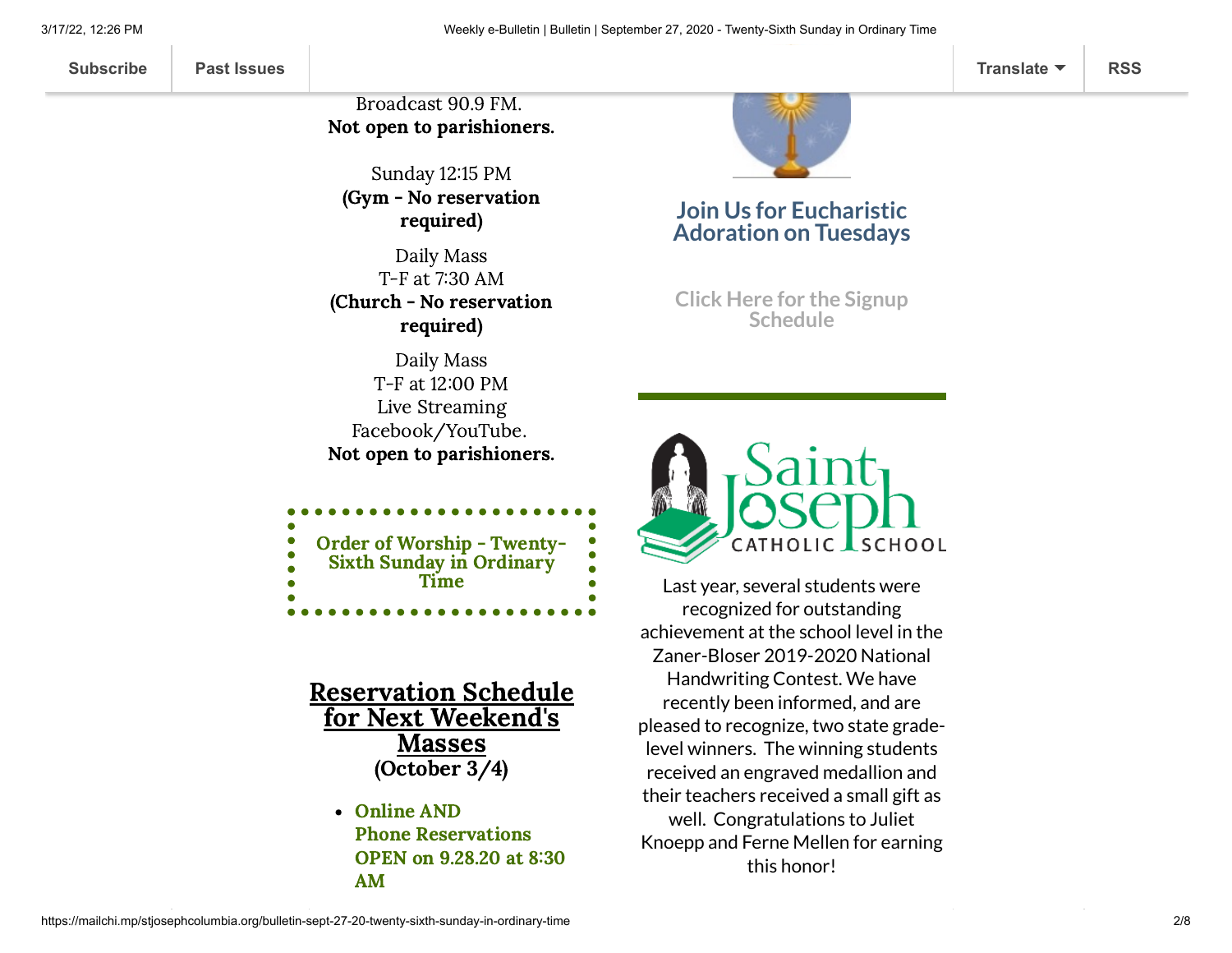Online [Reservations](https://www.stjosephcolumbia.org/reservating-your-space-for-masses) HERE Phone Reservations 803.254.7646 After Reservations close, if there are available spaces, those on the waiting list will be contacted.



Click HERE For More Information and How to Make eservations

Our livestream Masses can be found on our Facebook page and YouTube

Channel:

[https://www.facebook.com/stjosephcolum](https://www.facebook.com/stjosephcolumbia/) bia/

[https://www.youtube.com/c/StJosephCath](https://www.youtube.com/c/StJosephCatholicChurchColumbiaSC) olicChurchColumbiaSC

Broadcasting on 90.9 FM

# **Parish Financial Report**



New Beginnings for anyone who has suffered the loss of a loved one

Oct. 8, 15. 22, 29 11:00 AM -12:00 PM Corley Conference Room Ministry & Administration Building

If you would like to attend and/or if you know anyone who may wish to attend, please share this info –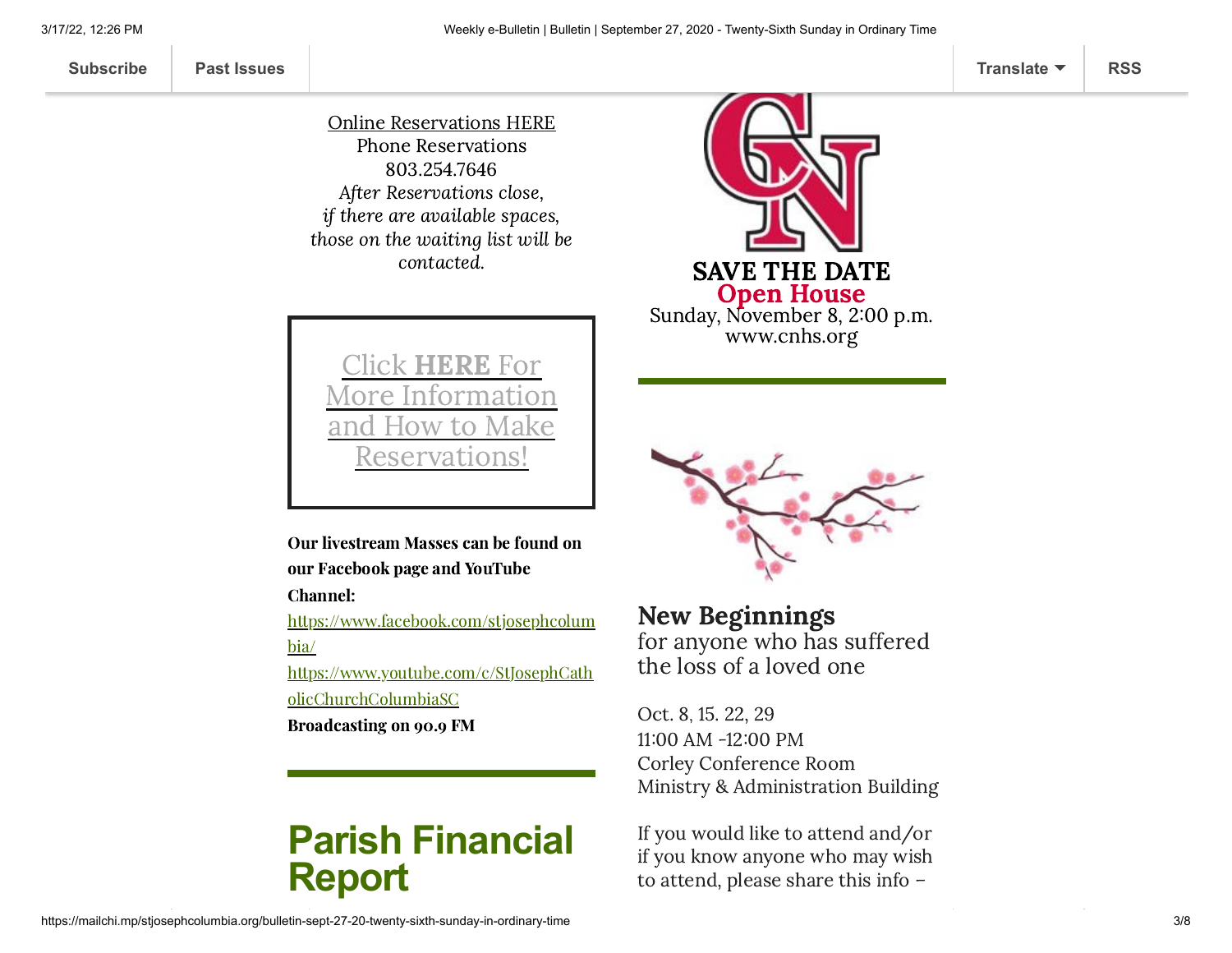**Weekly Budgeted Offertory Goal for 2020-2021** \$30,615.89

**Weekly Collection** \$29,408.80

Sister Mary Cecile Swanton 803.540.1901 [sistermarycecile@stjosephcolumbia.org](mailto:sistermarycecile@stjosephcolumbia.org)

October is Respect Life Month Click [HERE](https://mcusercontent.com/7399f6b35c8ab775fb1714c3d/files/eb1bc5f0-8dfb-46a7-a34f-b8f2d9b94d62/Rosary_for_Life_PPOct_2020.pdf) for a schedule of Events

Support the [Bicentennial](https://www.stjosephcolumbia.org/bicentennial-campaign) Campaign

## Click on image below to enlarge



**BICENTENNIAL CHURCH IMPROVEMENTS** Covered entrance from the small ourtyard entrance and the Bonham side entrance Replace the one existing restroom with three handicap<br>accessible restrooms





**Second Collections**

# Not liberal. Not conservative. Simply Catholic.

Simply [Catholic Voter](http://charlestondiocese.org/wp-content/uploads/2018/07/South-Carolina-Catholic-Conference-Simply-Catholic-Voter-Guide.pdf) Guide [Find your](https://info.scvotes.sc.gov/eng/voterinquiry/VoterInformationRequest.aspx?PageMode=VoterInfo) Local Polling Station [More](https://charlestondiocese.org/south-carolina-catholic-conference/your-vote/) Info

### **Get Out the Vote Program!** Knights of Columbus

On Tuesday, November 3rd, is Election Day. We are all urged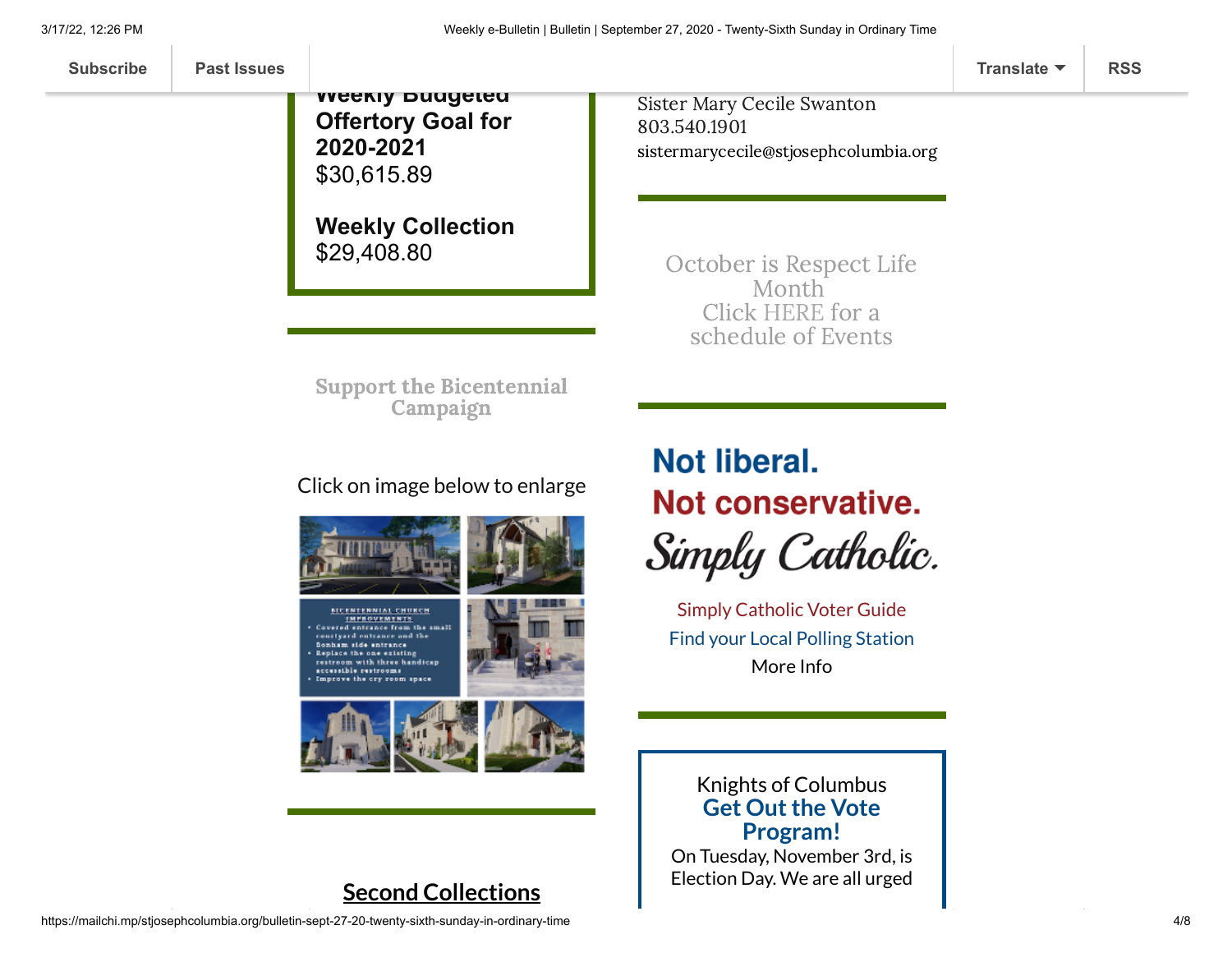# **by Hurricanes Laura and Sally and the California Wildfires**

**Relief for Those Affected**

Bishop Robert E. Guglielmone has authorized a **second collection** (scheduled for the weekend of 9/26-27) to assist those affected by the devastating impact of the Hurricanes, the California wildfires, and other natural disasters. Thousands of homes, businesses, and churches across the country have been severely damaged or destroyed, and the impacts will be long-lasting.

*\*\*\*\*\*\*\*\*\*\*\*\*\*\**

*Currently, we are requesting that parishioners drop their weekly contributionsin the collection boxesin the church and gym. For those who wish to give to the second collection, including the relief for those affected by the Hurricanes, please mark those donations either on an envelope, or write a note in the memo line, or drop it by the Ministries & Administration Building during regular office hours. We want to ensure your donations go to the correct funds. If you have any questions, please contact Adrienne*

elections. This begins by confirming your voter registration and, if not registered, to register, AND to encourage eligible family members and friends to do the same. To assist, the Knights of Columbus maintains a dedicated webpage that contains resources to assist in confirming voter registration or to register to vote – [kofc.org/vote.](https://stjosephcolumbia.us9.list-manage.com/track/click?u=7399f6b35c8ab775fb1714c3d&id=8b4952b182&e=7c4fe53ab3)

For more information on the Knights of Columbus Get out and Vote program please follow the below link: [https://www.kofc.org/en/for](https://stjosephcolumbia.us9.list-manage.com/track/click?u=7399f6b35c8ab775fb1714c3d&id=8fe64f6124&e=7c4fe53ab3)members/resources/get-outthe-vote.html

Click [HERE](https://files.constantcontact.com/4eac7125301/4f732e1e-ff76-4c1b-b70a-21883db50794.pdf) to learn more about the Knights of Columbus.

\*\*\*\*\*\*\*\*

# **Fulfillment of Faith, Women's Retreat**

Come to a retreat experience like no other. Professional actress and storyteller Olivia Woodford of Bible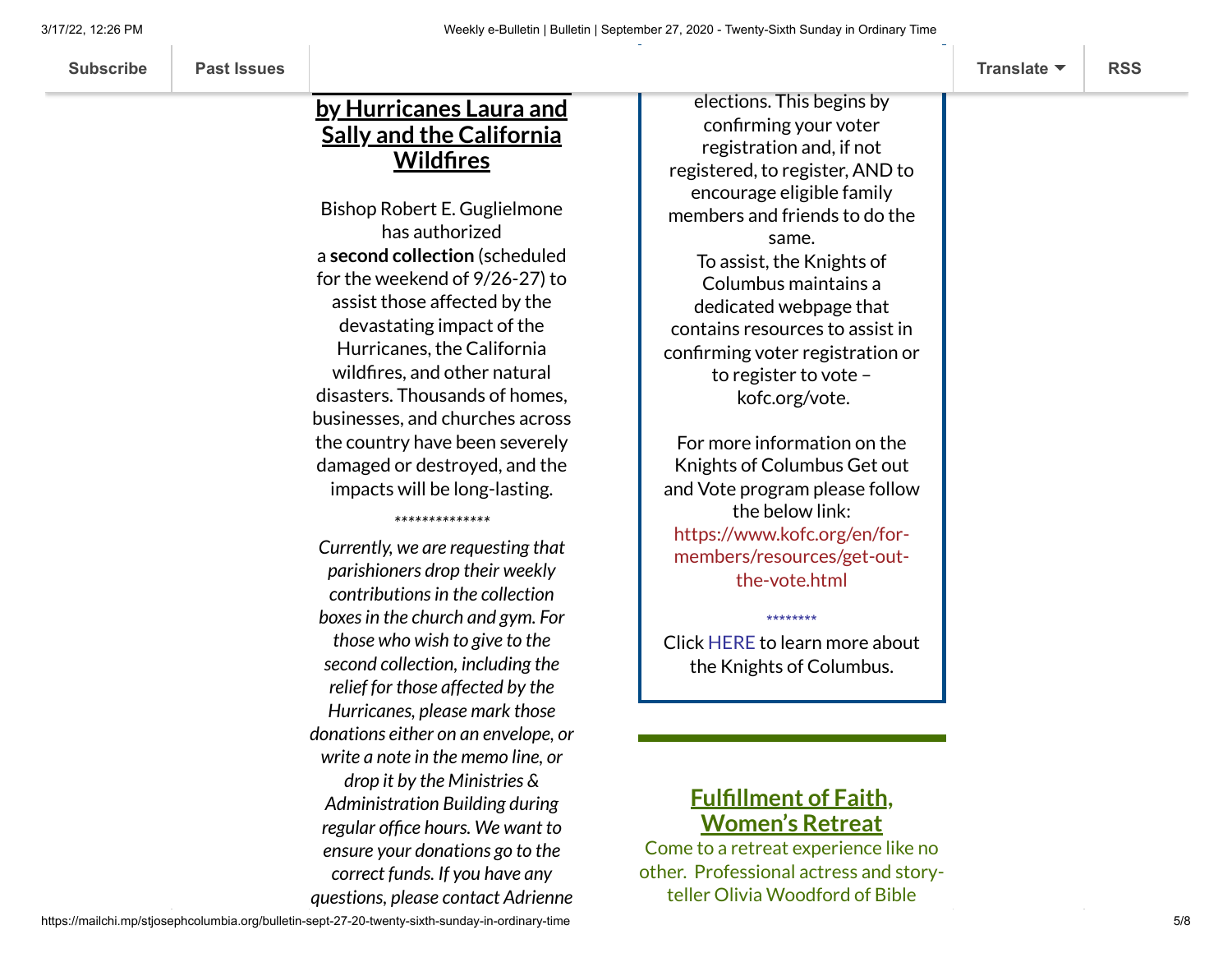**[Subscribe](http://eepurl.com/ded6Lz) [Past Issues](https://us9.campaign-archive.com/home/?u=7399f6b35c8ab775fb1714c3d&id=770b4a80d3) [Translate](javascript:;) [RSS](https://us9.campaign-archive.com/feed?u=7399f6b35c8ab775fb1714c3d&id=770b4a80d3)**

*or by calling the church office at*

*803.254.7646.*

# **Volunteers for Masses Needed-Be a Part of Our Greeter Ministry!**

As parishioners, we are asked to give our time, treasure and talent to our Church, and we are in need of your time! As we have shared, we are moving back into the Church for Masses and need volunteers to assist with the entrance and seating of parishioners.

We are asking that you prayerfully consider assisting. Those who volunteer will be given guaranteed seating for that Mass for up to 3 additional family members. Volunteers will need to arrive 45 mins prior to Mass starting.

Volunteers are needed for: 5:30 PM- Church Mass (arrival time at 4:45 PM)

the bible leading up to the first Christmas. Following each act, Olivia will tap into her wealth of experience leading retreats and lead the participants into a deeper discussion on the biblical figures of each scene. The retreat is one night, November 6- 7. The special price is \$150, which includes all meals, lodging and access to the beautiful grounds Catholic Conference Center in Hickory, NC. Space is limited to make sure everyone is properly distanced, so register now at [www.catholicconference.org/wom](https://linkprotect.cudasvc.com/url?a=http%3a%2f%2fwww.catholicconference.org%2fwomen&c=E,1,cmZZNyLZNiGHbPJdfchuVnsie9jhgtYpJ-6Ysi3dFJe4BtoRPTszOdOYwd4wWQ5qya9u5_2SEVYKna1N8E4_fKf6ViPmOKsMiX8mK3HU&typo=1) en. For more information email [info@catholicconference.org](mailto:info@catholicconference.org) or call 828.327.7441.

8th Annual Marian Eucharistic **Conference** Saturday, October 24 - Sunday, October 25 Free Virtual Conference/Greenville, SC Due to the current COVID-19 pandemic and to ensure we are following the protective measures of social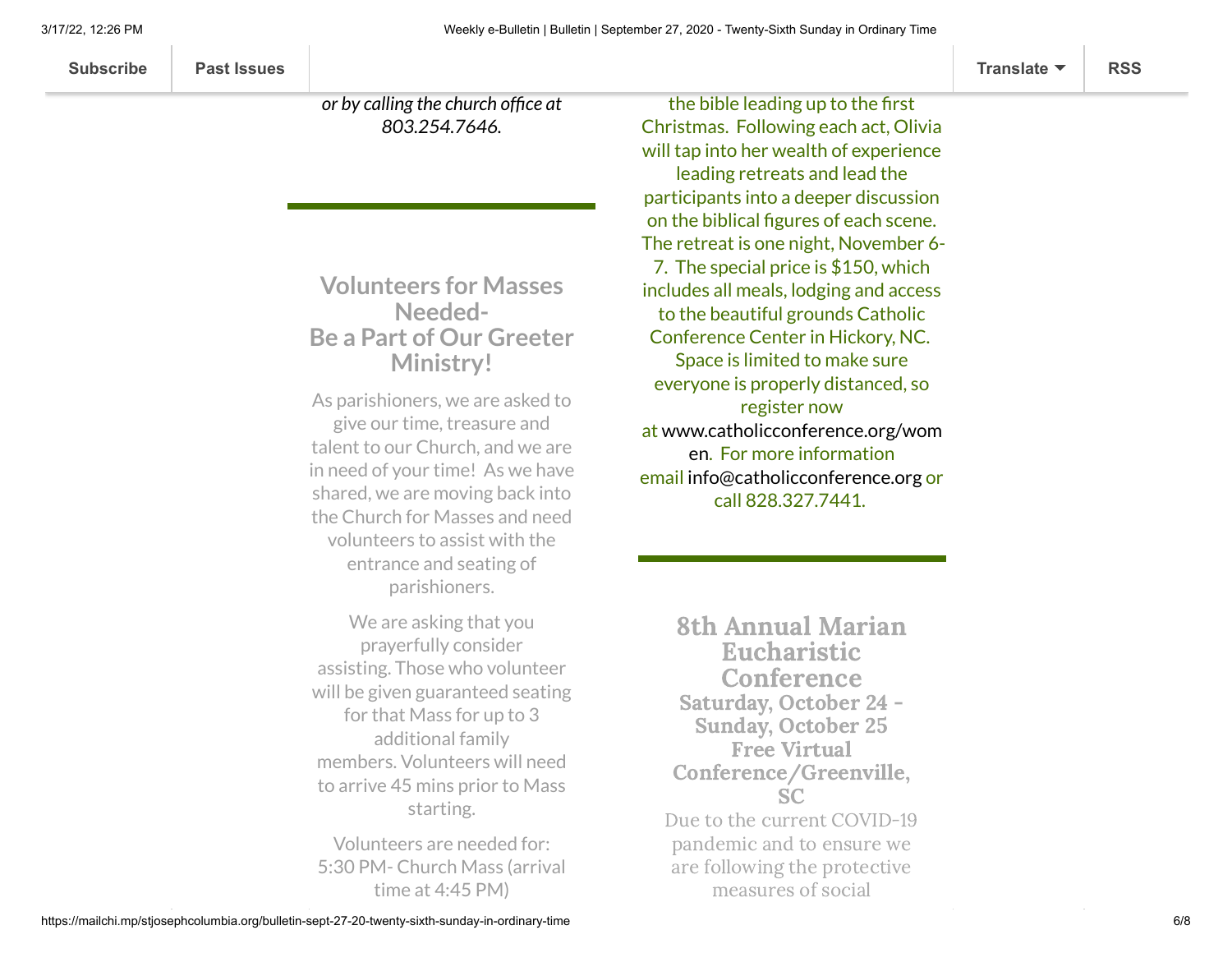| <b>Past Issues</b><br><b>Subscribe</b> | Translate $\blacktriangledown$ | <b>RSS</b> |
|----------------------------------------|--------------------------------|------------|
|----------------------------------------|--------------------------------|------------|

12:15 PM - Gym Mass (arrival time at 11:30 AM)

For more information or if you have questions, please contact Dan Wagner [dan@stjosephcolumbia.](mailto:dan@stjosephcolumbia.org) org or call the Church Office at 803.254.7646.

Click **[Here](https://www.stjosephcolumbia.org/mass-intentions)** for Mass Intentions and to **[Request](https://www.stjosephcolumbia.org/mass-intention-requests)** a Mass Intention

In [Memoriam](https://www.stjosephcolumbia.org/in-memoriam)

Marian Eucharistic Conference. It will be a free virtual conference; however, everyone needs to register to receive a log-in code to participate. P.S.: If you could help us with the expenses, any donation would be greatly appreciated. Our featured speakers include: Fr. Donald Calloway, MIC; Dr. Ray Guarendi, Psychologist, EWTN speaker Dan Burke, President of the Avila Institute; Tim Staples, Catholic Answers; Fr. Chris Alar, MIC; Fr. Cedrick Pisegna, C.P., Retreat master; Fr. Peter Cameron, O.P., Preacher, Retreat master For more information, or to register, go to [www.meconferencesc.net](https://linkprotect.cudasvc.com/url?a=http%3a%2f%2fwww.meconferencesc.net%2f&c=E,1,3sQUxXUb2Ho3VZ82Y9hNhoIOicu6RKsfBpOjmi9cXzKKurX-P9cGmNV6WK3ESjbkp0fXhO9zUtUSjLUgjng_CUY_Ca_VVOJp7oA7seNARP8,&typo=1)